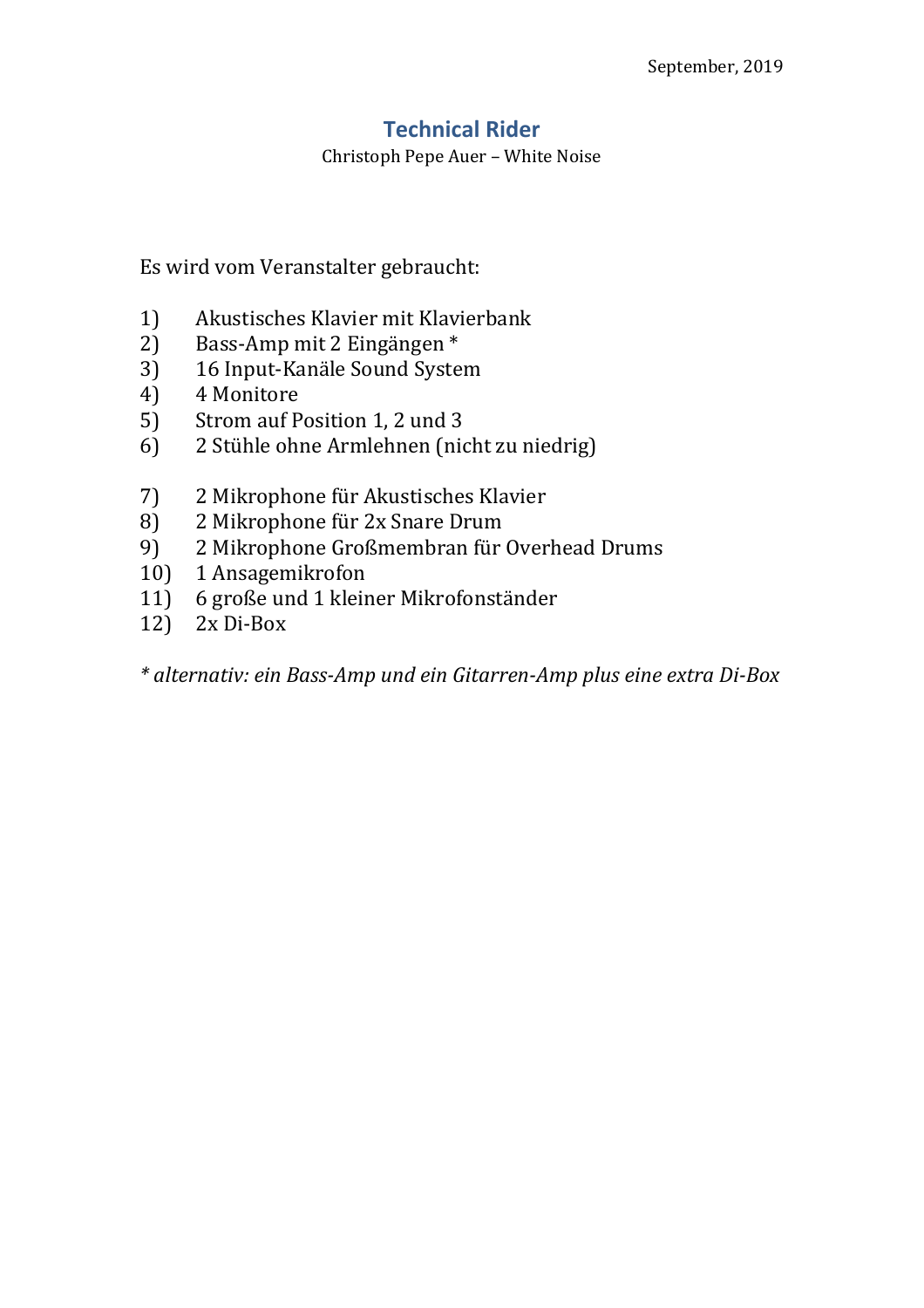

## **Technical Rider**

Christoph Pepe Auer – White Noise